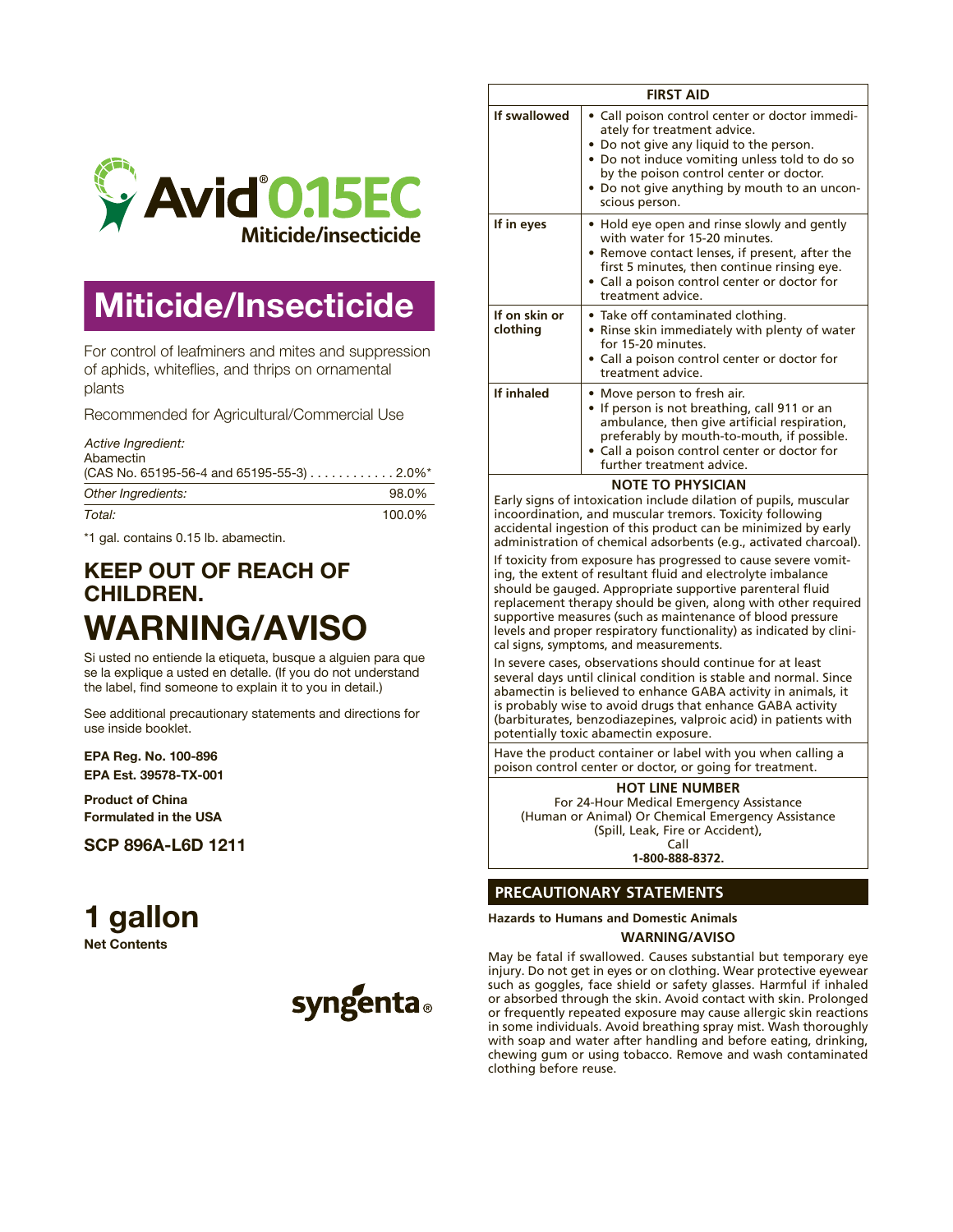### **PRECAUTIONARY STATEMENTS** *(continued)*

#### **Personal Protective Equipment**

Some materials that are chemical-resistant to this product are listed below. If you want more options, follow the instructions for Category B on an EPA chemical-resistance category selection chart.

#### **Applicators and other handlers must wear:**

- Coveralls over short-sleeved shirt and short pants
- Chemical-resistant gloves EPA chemical-resistance category B (e.g., barrier laminate or butyl rubber ≥14 mils)
- Chemical-resistant footwear plus socks
- Protective eyewear
- • Chemical-resistant headgear for overhead exposure.
- Chemical-resistant apron when cleaning equipment, mixing, or loading.
- For shadehouse and greenhouse uses, applicators and other handlers must wear a dust/mist-filtering NIOSH-approved respirator with any R, P, or HE filter.

Discard clothing and other absorbent materials that have been drenched or heavily contaminated with this product's concentrate. Do not reuse them. Follow manufacturer's instructions for cleaning/ maintaining PPE. If no such instructions for washables, use detergent and hot water. Keep and wash PPE separately from other laundry.

# **User Safety Recommendations**

- **Users should:**
- Wash hands before eating, drinking, chewing gum, using tobacco, or using the toilet.
- Remove clothing immediately if pesticide gets inside. Then wash thoroughly and put on clean clothing.

#### **Environmental Hazards**

This pesticide is toxic to fish and wildlife. Do not apply directly to water, to areas where surface water is present, or to intertidal areas below the mean high water mark. Do not contaminate water when disposing of equipment wash water or rinsate.

This product is highly toxic to bees exposed to direct treatment or residues on blooming crops or weeds. Do not apply this product or allow it to drift to blooming crops or weeds if bees are visiting the treatment area.

#### **Physical or Chemical Hazards**

Do not use or store near heat or open flame.

**Attention: This product contains a chemical known to the State of California to cause birth defects or other reproductive harm.**

## **CONDITIONS OF SALE AND LIMITATION OF WARRANTY AND LIABILITY**

**NOTICE:** Read the entire Directions for Use and Conditions of Sale and Limitation of Warranty and Liability before buying or using this product. If the terms are not acceptable, return the product at once, unopened, and the purchase price will be refunded.

The Directions for Use of this product should be followed carefully. It is impossible to eliminate all risks inherently associated with the use of this product. Crop injury, ineffectiveness or other unintended consequences may result because of such factors as manner of use or application, weather or crop conditions, presence of other materials or other influencing factors in the use of the product, which are beyond the control of SYNGENTA CROP PROTECTION, LLC or Seller. All such risks shall be assumed by Buyer and User, and Buyer and User agree to hold SYNGENTA and Seller harmless for any claims relating to such factors.

SYNGENTA warrants that this product conforms to the chemical description on the label and is reasonably fit for the purposes stated in the Directions for Use, subject to the inherent risks referred to above, when used in accordance with directions under normal use conditions. This warranty does not extend to the use of the product contrary to label instructions, or under abnormal conditions or under conditions not reasonably foreseeable to or beyond the control of Seller or SYNGENTA, and Buyer and User assume the risk of any such use. SYNGENTA MAKES NO WARRANTIES OF MERCHANTABILITY OR OF FITNESS FOR A PARTICULAR PURPOSE NOR ANY OTHER EXPRESS OR IMPLIED WARRANTY EXCEPT AS STATED ABOVE.

In no event shall SYNGENTA or Seller be liable for any incidental, consequential or special damages resulting from the use or handling of this product. **THE EXCLUSIVE REMEDY OF THE USER OR BUYER, AND THE EXCLUSIVE LIABILITY OF SYNGENTA AND SELLER FOR ANY AND ALL CLAIMS, LOSSES, INJURIES OR DAMAGES (INCLUDING CLAIMS BASED ON BREACH OF WARRANTY, CONTRACT, NEGLIGENCE, TORT, STRICT LIABILITY OR OTHERWISE) RESULTING FROM THE USE OR HANDLING OF THIS PRODUCT, SHALL BE THE RETURN OF THE PURCHASE PRICE OF THE PRODUCT OR, AT THE ELECTION OF SYNGENTA OR SELLER, THE REPLACEMENT OF THE PRODUCT.**

SYNGENTA and Seller offer this product, and Buyer and User accept it, subject to the foregoing Conditions of Sale and Limitation of Warranty and Liability, which may not be modified except by written agreement signed by a duly authorized representative of SYNGENTA.

## **DIRECTIONS FOR USE**

It is a violation of Federal law to use this product in a manner inconsistent with its labeling.

Do not apply this product in a way that will contact workers or other persons, either directly or through drift. Only protected handlers may be in the area during application. For any requirements specific to your State or Tribe, consult the agency responsible for pesticide regulation.

#### **AGRICULTURAL USE REQUIREMENTS**

Use this product only in accordance with its labeling and with the Worker Protection Standard, 40 CFR part 170. This Standard contains requirements for the protection of agricultural workers on farms, forests, nurseries, and greenhouses, and handlers of agricultural pesticides. It contains requirements for training, decontamination, notification, and emergency assistance. It also contains specific instructions and exceptions pertaining to the statements on this label about personal protective equipment (PPE) and restricted-entry interval. The requirements in this box only apply to uses of this product that are covered by the Worker Protection Standard.

#### **Do not enter or allow worker entry into treated areas during the restricted-entry interval (REI) of 12 hours.**

PPE required for early entry to treated areas that is permitted under the Worker Protection Standard and that involves contact with anything that has been treated, such as plants, soil, or water is:

- • Coveralls over short-sleeved shirt and short pants
- Chemical-resistant gloves EPA chemical-resistance category B (e.g., barrier laminate or butyl rubber ≥14 mils)
- Chemical-resistant footwear plus socks
- • Protective eyewear
- Chemical-resistant headgear for overhead exposure

**FAILURE TO FOLLOW DIRECTIONS AND PRECAUTIONS ON THIS LABEL MAY RESULT IN CROP INJURY, POOR INSECT CONTROL, AND/OR ILLEGAL RESIDUES.**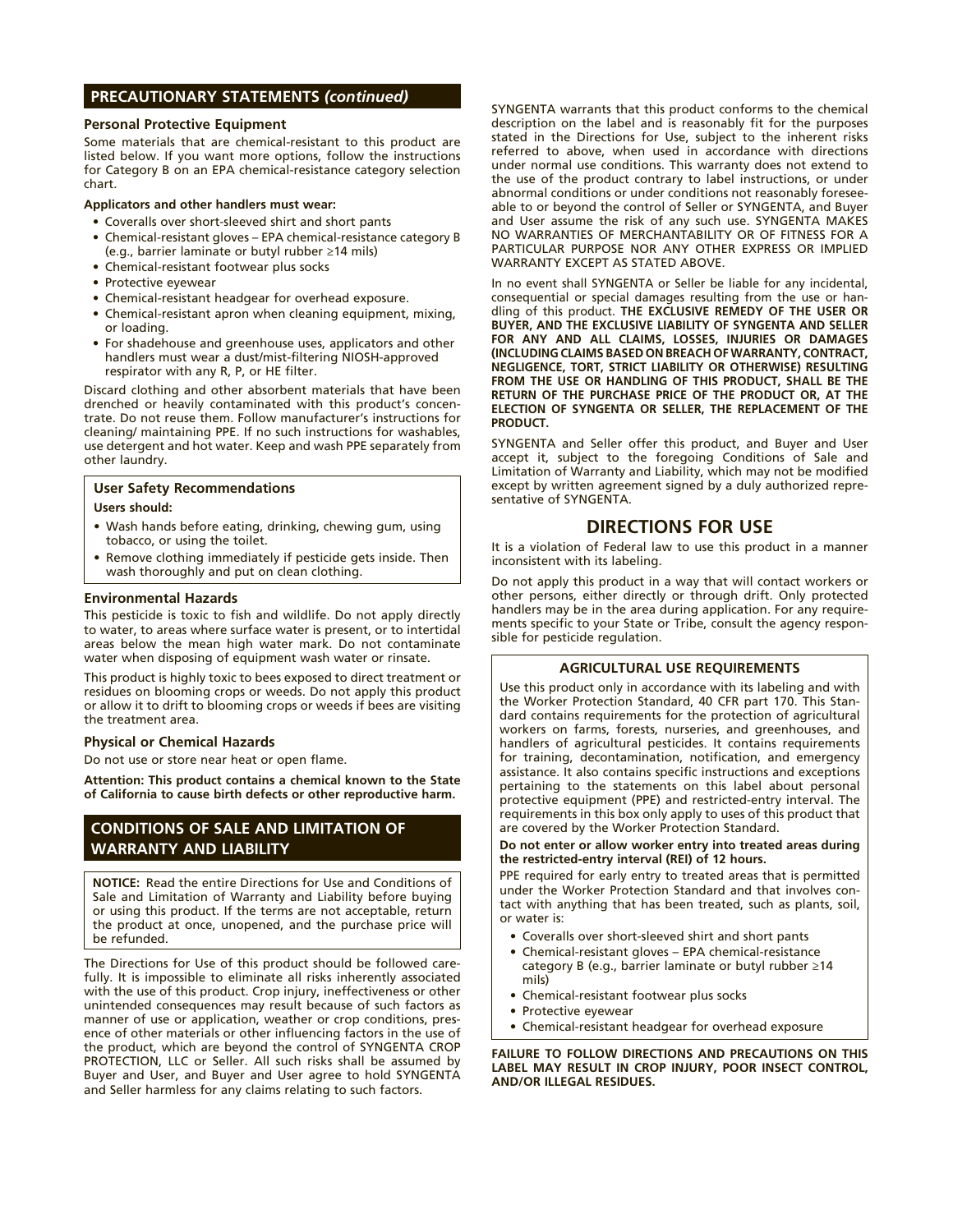#### **NON-AGRICULTURAL USE REQUIREMENTS**

The requirements in this box apply to uses of this product that are NOT within the scope of the Worker Protection Standard for agricultural pesticides (40 CFR Part 170). The WPS applies when this product is used to produce agricultural plants on farms, forests, nurseries, or greenhouses.

**Do not re-enter treated areas until sprays have dried.**

#### **GENERAL INFORMATION**

Avid 0.15EC is an emulsifiable concentrate containing 0.15 lb. abamectin/gal. which, when mixed with water according to the directions for use, will control leafminers and mites and suppress whiteflies, thrips, and aphids on ornamentals.

Mix with sufficient water and apply as a foliar spray to obtain uniform coverage. For mites, apply when mites first appear and repeat as necessary to maintain control. For leafminers, apply as needed and repeat at 7-day intervals or as necessary to maintain control.

For suppression of aphids, thrips, and whiteflies, apply when young, immature stages of these pests are first observed and repeat every 7 days for 2 or 3 weeks. After which time, rotate to other products that have different modes of action than Avid 0.15 EC for at least 2-3 weeks. Refer to the **Resistance Management** section for additional comments on rotation. Aphids, thrips, and whiteflies are killed by direct contact with the Avid 0.15 EC spray.

Residual control of pests may be enhanced with the addition of a horticultural spray oil at 0.5 to 1.0% of the spray volume on field-grown woody ornamentals, landscape plants, and Christmas trees. Repeat application as necessary, but no sooner than 7 days to maintain control. Some plants are sensitive to oils and so without prior experience the user should spray a small number of plants and observe plants for 2 weeks before spraying the remaining plants. Excessive cold or warm temperatures may increase the chance of plant damage following application with oils. Carefully read and follow directions on the oil label and do not exceed maximum rates listed on either label.

#### **Resistance Management**

Treatment may not be effective against these pests if Avid 0.15 EC-tolerant strains develop. Therefore, when applying Avid 0.15 EC to plants that are hosts of labeled pests with multiple generations per crop or year, resistance management strategies must be used. Such strategies may include, but are not limited to, rotation of products with different modes of action, avoid treatment of successive generations with the same product, use of labeled rates at specified spray intervals, non-chemical alternatives such as beneficial arthropods, rotation of susceptible to non-susceptible plants, and various cultural practices. For additional information on the implementation of these or other resistance management strategies, consult with your State Cooperative Extension Service.

To manage susceptibility in *Liriomyza* leafminer species, apply a maximum of three applications of Avid 0.15 EC and then rotate to Citation® for a maximum of three applications, before rotating back to Avid 0.15 EC or using another product. The rotation between these two products with different modes of action should be based on the generation time of *Liriomyza* species to avoid applying Avid 0.15 EC to successive generations.

#### **Restrictions**

Do not use Avid 0.15 EC for suppression of aphids, whiteflies, and thrips on roses, chrysanthemums, and gerbera. These ornamentals are primary hosts of mites and *Liriomyza* leafminers for which Avid 0.15 EC applications should be targeted. Additional applications of Avid 0.15 EC to suppress aphids, thrips, and whiteflies on these plants will increase the selection pressure on mites and *Liriomyza* leafminers, which may result in greater tolerance to Avid 0.15 EC among these pests.

Do not apply this product through any type of irrigation system.

Not for aerial application.

Do not use in citrus nurseries.

Avid 0.15 EC has been evaluated for phytotoxicity on a wide range of ornamental plants. However, since all combinations or sequences of pesticide sprays, including surfactants and adjuvants, have not been tested, it is recommended that a small area be sprayed first to make certain that no phytotoxicity occurs. Phytotoxicity has been observed following the use of Avid 0.15 EC on certain species of ferns (e.g., *Adiantum* spp.) and Shasta Daisy (*Leucanthemum* spp.). It is therefore recommended that Avid 0.15 EC not be used on ferns or Shasta Daisy.

#### **CROP USE DIRECTIONS**

**Shadehouse, Greenhouse, Field-Grown Ornamentals, Foliage Plants, Christmas Trees, and Other Woody Ornamentals**

| Pests                                                                                                                                                                                                                                                                     | fl. $oz.l$<br>100 gal. | <b>Comments</b>                                                                                                                       |
|---------------------------------------------------------------------------------------------------------------------------------------------------------------------------------------------------------------------------------------------------------------------------|------------------------|---------------------------------------------------------------------------------------------------------------------------------------|
| Mites:1<br><b>European Red Mite</b><br><b>Twospotted Spider Mite</b><br><b>Carmine Spider Mite</b><br>Southern Red Mite<br>Spruce Spider Mite<br>Tarsonemid Mites <sup>3</sup> :<br>Cyclamen<br><b>Broad Mites</b><br><b>Eriophyid Mites:</b><br>Rust<br><b>Bud Mites</b> | 4                      | <sup>3</sup> For tarsonemid mites,<br>repeat applications to<br>newly developing tissue<br>may be necessary to main-<br>tain control. |
| Liriomyza Leafminers <sup>2</sup>                                                                                                                                                                                                                                         | 8                      | Repeat at 7-day intervals<br>or as necessary to maintain<br>control.                                                                  |
| <b>Boxwood Leafminer</b>                                                                                                                                                                                                                                                  | 8                      | For control of mining<br>larvae, make the applica-<br>tion when adults are<br>beginning to lay eggs in<br>the new foliage.            |
| Aphids,<br><b>Thrips</b><br><b>Whiteflies</b>                                                                                                                                                                                                                             | 8                      | For suppression of pest<br>populations, young imma-<br>tures must be contacted by<br>the spray.                                       |

**General Information Per Application:** Do not apply less than 8 fl. oz. or more than 16 fl. oz./A. Use sufficient water to obtain uniform plant coverage. Refer to the **Resistance Management** section and the **Restrictions** section for additional information.

1Apply, for example, in 200-400 gal. of water/A. In volumes of water below 200 gal., use a minimum of 8 fl. oz./A. If more than 400 gal. of water/A are required for good plant coverage, apply a maximum rate of 16 fl. oz./A. For example, if 650 gal. of water are required, use 2.5 fl. oz./100 gal.

2Apply, for example, in 100-200 gal. of water/A. In water volumes below 100 gal., use a minimum of 8 fl. oz./A. If more than 200 gal. of water per acre are required for good plant coverage, apply the maximum rate of 16 fl. oz./A. For example, if 400 gal. of water are required, use 4 fl. oz./100 gal.